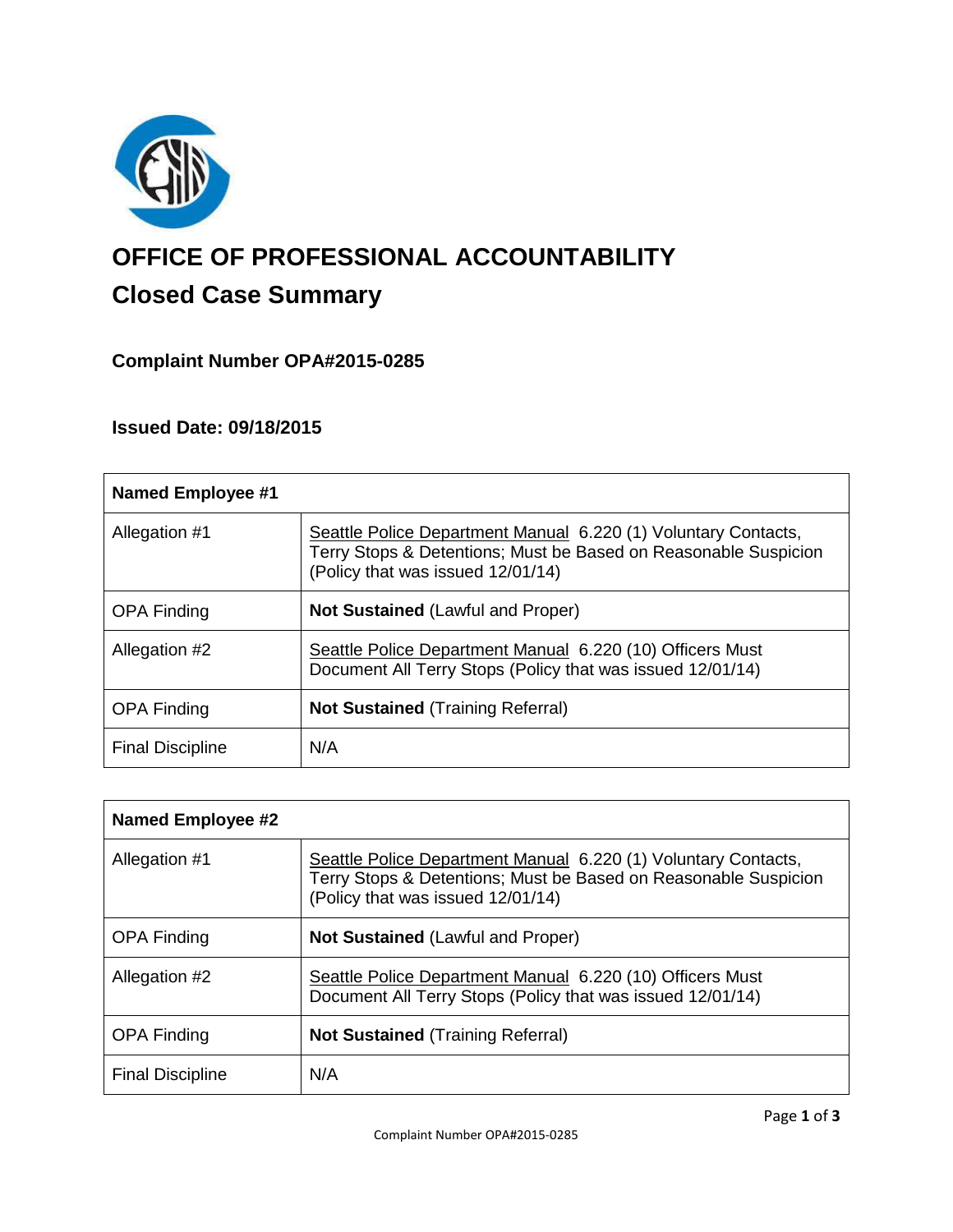| Named Employee #3       |                                                                                                                                                                        |
|-------------------------|------------------------------------------------------------------------------------------------------------------------------------------------------------------------|
| Allegation #1           | Seattle Police Department Manual 6.220 (1) Voluntary Contacts,<br>Terry Stops & Detentions; Must be Based on Reasonable Suspicion<br>(Policy that was issued 12/01/14) |
| <b>OPA Finding</b>      | <b>Not Sustained (Lawful and Proper)</b>                                                                                                                               |
| Allegation #2           | Seattle Police Department Manual 6.220 (10) Officers Must<br>Document All Terry Stops (Policy that was issued 12/01/14)                                                |
| <b>OPA Finding</b>      | <b>Not Sustained</b> (Training Referral)                                                                                                                               |
| <b>Final Discipline</b> | N/A                                                                                                                                                                    |

| <b>Named Employee #4</b> |                                                                                                                                                                        |
|--------------------------|------------------------------------------------------------------------------------------------------------------------------------------------------------------------|
| Allegation #1            | Seattle Police Department Manual 6.220 (1) Voluntary Contacts,<br>Terry Stops & Detentions; Must be Based on Reasonable Suspicion<br>(Policy that was issued 12/01/14) |
| <b>OPA Finding</b>       | <b>Not Sustained (Lawful and Proper)</b>                                                                                                                               |
| Allegation #2            | Seattle Police Department Manual 6.220 (10) Officers Must<br>Document All Terry Stops (Policy that was issued 12/01/14)                                                |
| <b>OPA Finding</b>       | <b>Not Sustained (Training Referral)</b>                                                                                                                               |
| <b>Final Discipline</b>  | N/A                                                                                                                                                                    |

## **INCIDENT SYNOPSIS**

Two of the named employees had recently reviewed a wanted bulletin with several photographs of a robbery suspect. They noticed someone who could be the felon from the wanted bulletin and radioed for other officers to assist in stopping this person to investigate further. Two additional named employees responded. All four named employees quickly determined that the person they stopped, the complainant, was not the suspect from the wanted bulletin. One of the named employees explained the circumstances of the complainant's detention.